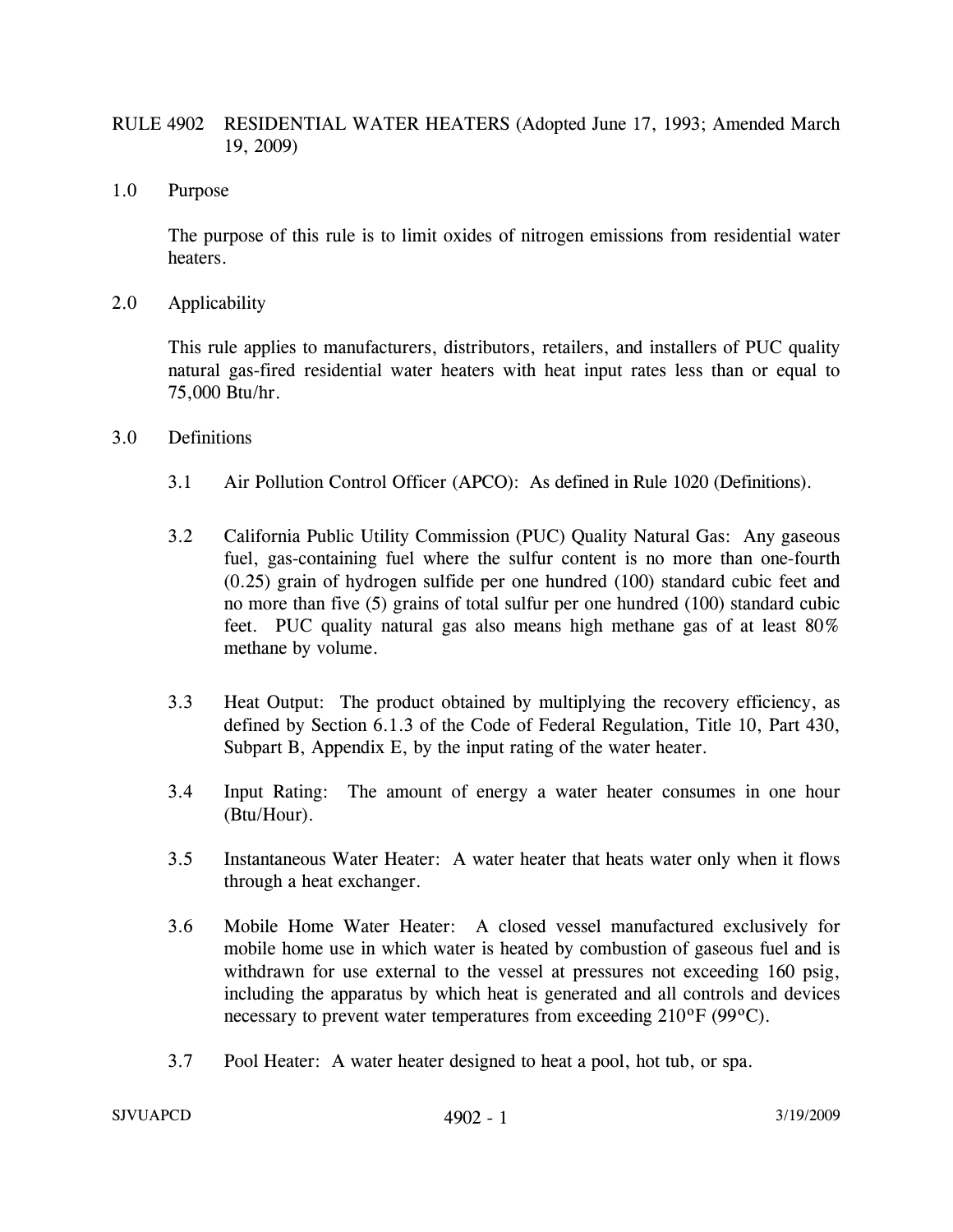- 3.8 Water Heater: A closed vessel, in which water is heated by the combustion of PUC quality natural gas and is withdrawn for use external to the vessel at pressures not exceeding 160 psig, including the apparatus by which heat is generated and all controls and devices necessary to prevent water temperatures from exceeding 210°F (99ºC).
- 4.0 Exemptions
	- 4.1 PUC quality natural gas-fired water heaters with rated heat input of greater than 75,000 Btu per hour.
	- 4.2 Water heaters using fuels other than PUC quality natural gas.
	- 4.3 Pool heaters. On and after January 1, 2010, pool heaters shall comply with all applicable requirements of this rule.
	- 4.4 Water heaters used exclusively in recreational vehicles.
- 5.0 Requirements
	- 5.1 On and before December 31, 2009, no person shall sell, install or offer for sale within the District any PUC quality natural gas-fired water heater manufactured after December 17, 1993, except for mobile home water heaters subject to Section 5.2, unless the water heater is certified pursuant to Section 6.1 to a NOx emission level of less than or equal to 40 nanograms of nitrogen oxides (calculated as NO2) per Joule of heat output.
	- 5.2 No person shall manufacture for sale, distribute, sell, offer for sale, or install within the District any PUC quality natural gas-fired mobile home water heater unless the water heater is certified pursuant to Section 6.1 to a NOx emission level of less than or equal to 40 nanograms of  $NOx$  (calculated as  $NO<sub>2</sub>$ ) per joule of heat output.
	- 5.3 On and after January 1, 2010, no person shall manufacture for sale, distribute, sell, offer for sale, or install within the District any PUC quality natural gasfired pool heater unless the water heater is certified pursuant to Section 6.1 to a NOx emission level of less than or equal to 40 nanograms of NOx (calculated as NO2) per joule of heat output.
	- 5.4 On and after January 1, 2010, no person shall manufacture for sale, distribute, sell, offer for sale, or install within the District any PUC quality natural gasfired water heater, excluding mobile home water heaters, instantaneous water heaters, and pool heaters, unless the water heater is certified pursuant to Section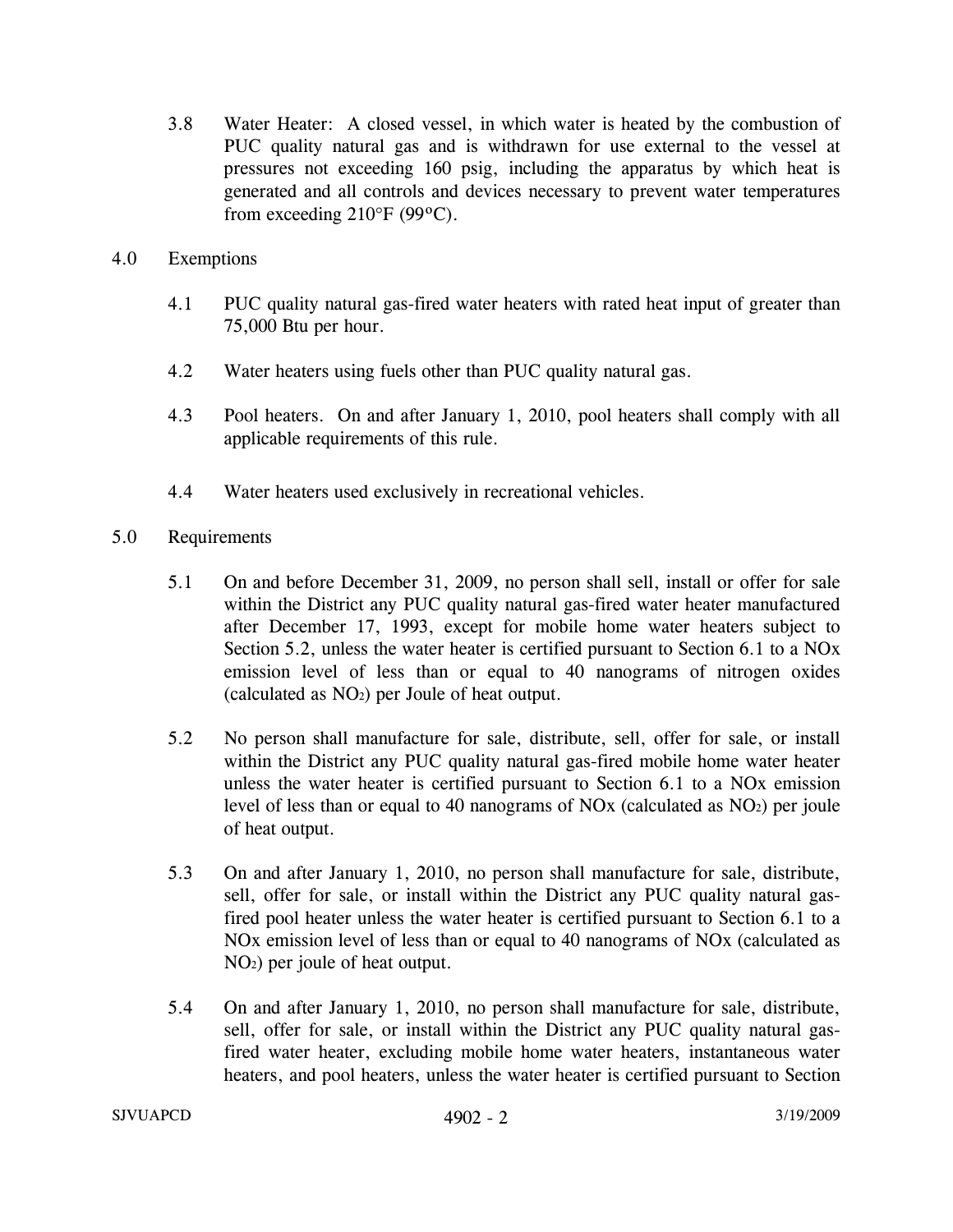6.1 to a NOx emission level of less than or equal to 10 nanograms of NOx (calculated as NO2) per joule of heat output.

- 5.5 On and after January 1, 2012, no person shall manufacture for sale, distribute, sell, offer for sale, or install within the District any PUC quality natural gasfired instantaneous water heater unless the water heater is certified pursuant to Section 6.1 to a NOx emission level of less than or equal to 14 nanograms of NO<sub>x</sub> (calculated as NO<sub>2</sub>) per joule of heat output.
- 6.0 Administrative Requirements
	- 6.1 Certification
		- 6.1.1 Each water heater undergoing testing shall be operated in accordance with Section 2.4 of American National Standards ANSI Z21.10.1-1990, Z21.10.3-2004, or Z21.56-2006, as applicable, at normal test pressure, input rates, and with a five-foot exhaust stack installed during the nitrogen oxides emission tests.
		- 6.1.2 The manufacturer shall demonstrate that each water heater model subject to the requirements of Section 5.0 has been tested in accordance with EPA Reference Test Method 7E, 40 CFR Part 60, Appendix A.
		- 6.1.3 The following formula shall be used to calculate the emissions of  $NO<sub>x</sub>$  in nanograms of NOx per Joule of heat output:

$$
N = (4.566 \times 10^4 \times P \times U)/(H \times C \times E)
$$

Where:

| N              |     | $NOx$ emission rate in nanograms of $NOx$ emitted                                                                                               |
|----------------|-----|-------------------------------------------------------------------------------------------------------------------------------------------------|
| 4.566 x $10^4$ |     | per Joule of heat output<br>unit conversion factor (ppm to nanograms and Btu<br>to Joules)                                                      |
| $\mathbf{P}$   |     | Concentration of $NOx$ in the flue gas in parts per<br>million (volume)                                                                         |
| U              |     | Dry volume percent of $CO2$ in flue gas necessary<br>for stoichiometric combustion                                                              |
| $H_{\rm}$      | $=$ | Gross heating value of the gas, Btu/Cu ft (at $60^{\circ}F$ )<br>and $30"$ Hg)                                                                  |
|                | $=$ | Dry volume percent of $CO2$ in flue gas                                                                                                         |
| E              | $=$ | Recovery efficiency, percentage, as defined in<br>Section 6.1.3 of the Code of Federal Regulation,<br>Title 10, Part 430, Subpart B, Appendix E |
| SJVUAPCD       |     | 3/19/2009<br>$4902 - 3$                                                                                                                         |